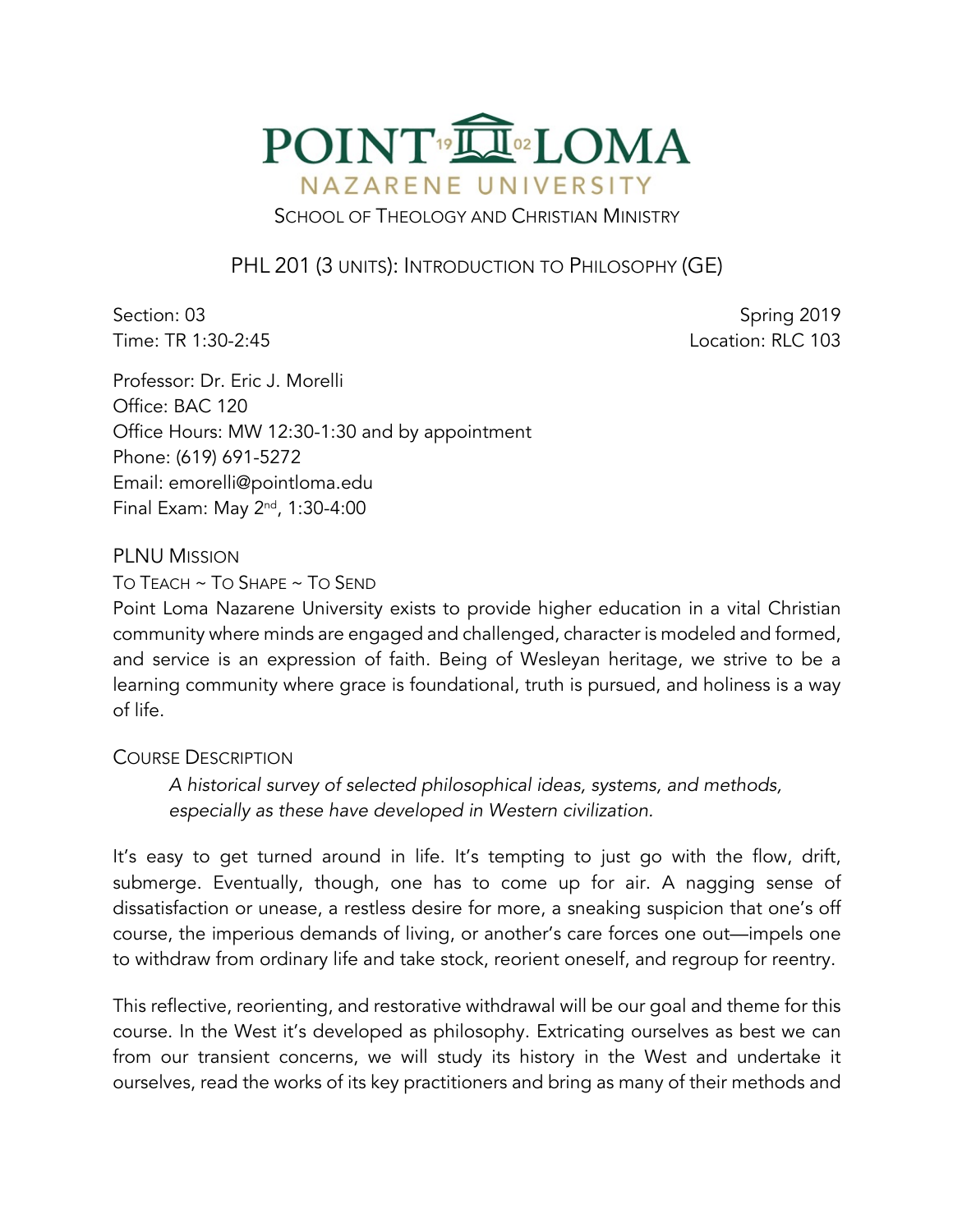insights as we can to bear on ourselves and our social, academic, practical, creative, and interior living. In the course of our inquiry, besides philosophy itself and other things, we will investigate human nature; the notions of meaning, objectivity, knowledge, truth, and reality; intellectual conversion; God; faith and reason; wonder and doubt; soul and subject.

### REQUIRED TEXTS

- Anselm. *Proslogion: With the Replies of Gaunilo and Anselm*. Translated by Thomas Williams. Indianapolis: Hackett Publishing, 2001.
- Descartes, René. *Meditations on First Philosophy*. Third Edition. Translated by Donald A. Cress. Indianapolis: Hackett Publishing, 1993.
- Plato. *Five Dialogues: Euthyphro, Apology, Crito, Meno, Phaedo*. Second Edition. Translated by G.M.A. Grube. Revised by John M. Cooper. Indianapolis: Hackett Publishing, 2002.
- Additional Works by Plato, Aristotle, Augustine, Aquinas, and Lonergan will be distributed on Canvas.

# COURSE LEARNING OUTCOMES (CLOS)

By the end of this course, students will be able to:

- *describe* and *explain*, in outline, the history of Western philosophy and, in greater detail, the philosophies of several of its pivotal figures;
- *analyze* and *criticize* philosophic texts;
- *Distinguish* philosophy, philosophic questions, philosophic positions, and philosophic ways of life from other kinds of pursuits, questions, positions, and ways of life;
- *apply* philosophy to their experiences and lives within and beyond the academy;
- *inquire*, *speak*, *converse*, and *write* with philosophic significance and precision.

# GENERAL EDUCATION LEARNING OUTCOMES (GELOS)

*PLNU provides a foundational course of study in the liberal arts informed by the life, death, and resurrection of Jesus Christ. In keeping with the Wesleyan tradition, the curriculum equips students with a broad range of knowledge and skills within and across disciplines to enrich major study, lifelong learning, and vocational service as Christ-like participants in the world's diverse societies and cultures.*

Learning: Informed by Our Faith in Christ Students will: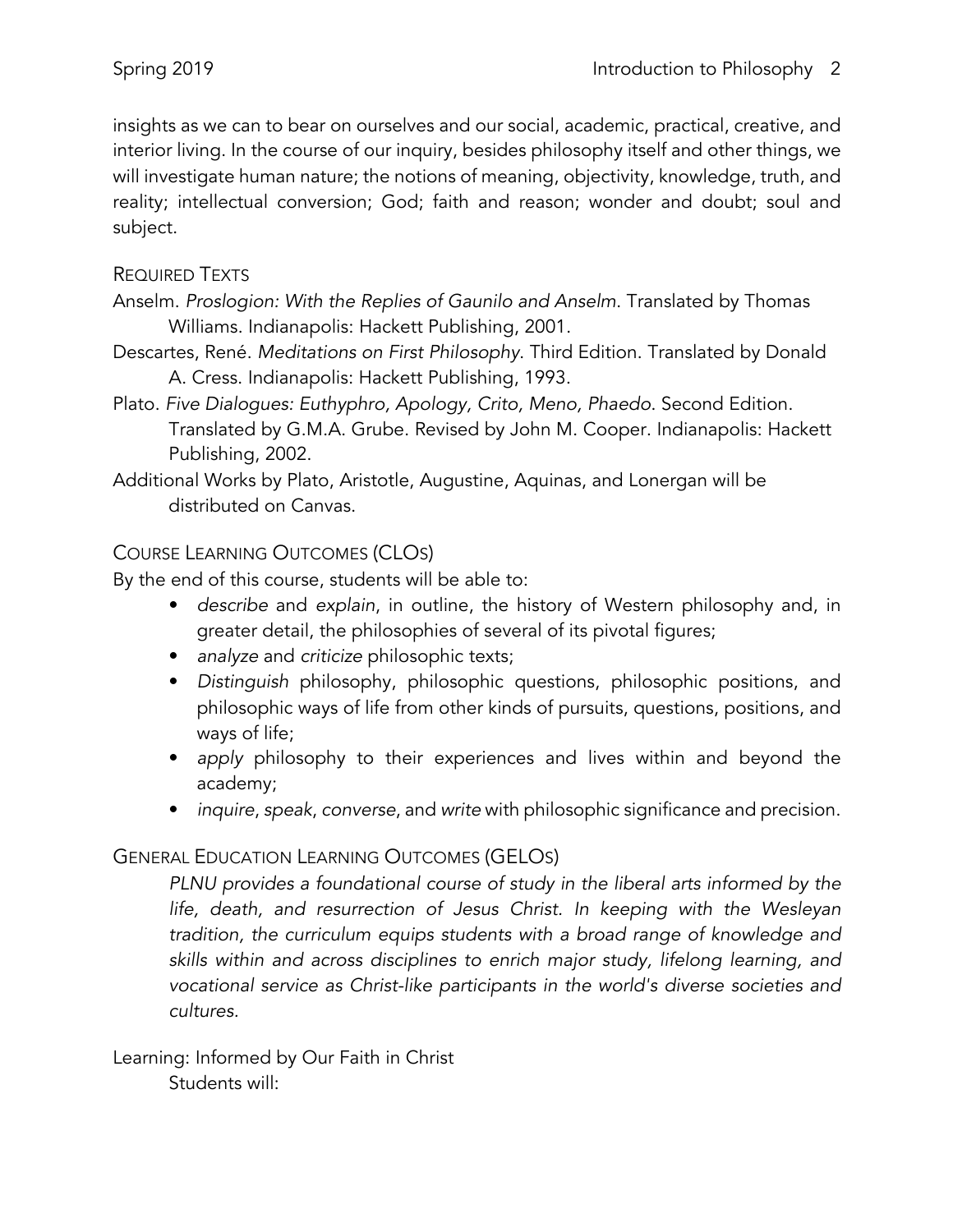- *effectively express* ideas and information to others through oral and written communication individually and in groups (Assessment: experiential, integrative assignments, group discussions, group work, reflection papers, essay exams, and term paper);
- *examine*, *critique* and *synthesize* information to arrive at reasoned conclusions. (Assessment: experiential, integrative assignments, group discussion, group work, reading assignments, reflection papers, essay exams, and a term paper);
- *demonstrate* the effective and responsible use of information from a variety of sources (Assessment: reflection papers and term paper);

Growing: In a Christ-Centered Faith Community

Students will:

- *understand* and *develop a greater respect for* the diversity of human nature and the array of philosophic interests, concerns, questions, and positions (Assessment: group discussions, group work, reflection papers, essay exams, and term paper);
- *examine* the complexity of human nature and philosophy in light of the reconciling work of God in Christ (Assessment: experiential, integrative assignments, group discussions, group work, reflection papers, essay exams, and term paper);

### Serving: In a Context of Christian Faith

Students will:

• *engage* in acts of devotion and works of mercy informed by the Christian scriptures and tradition, rooted in local congregations, and expressed as love of God and neighbor in and beyond the classroom (experiential, integrative assignments, group discussions, group work, reflection papers, term paper).

### ASSESSMENT AND GRADING

| Experiential, Integrative Assignments (IEAs); Group Activities; Reflection Papers: 30% |     |
|----------------------------------------------------------------------------------------|-----|
| 5 Quizzes:                                                                             | 25% |
| Midterm Essay Exam:                                                                    | 20% |
| Final Essay Exam:                                                                      | 25% |

# GRADING SCALE

| A: 100-93 C+: 79-77 |               |         | D-: 62-60 |
|---------------------|---------------|---------|-----------|
| $A - 92 - 90$       | C: 76-73      | E: 60-0 |           |
| B+: 89-87           | $C-2$ : 72-70 |         |           |
| B: 86-83            | D+: 69-67     |         |           |
| $B-$ : 82-80        | D: 66-63      |         |           |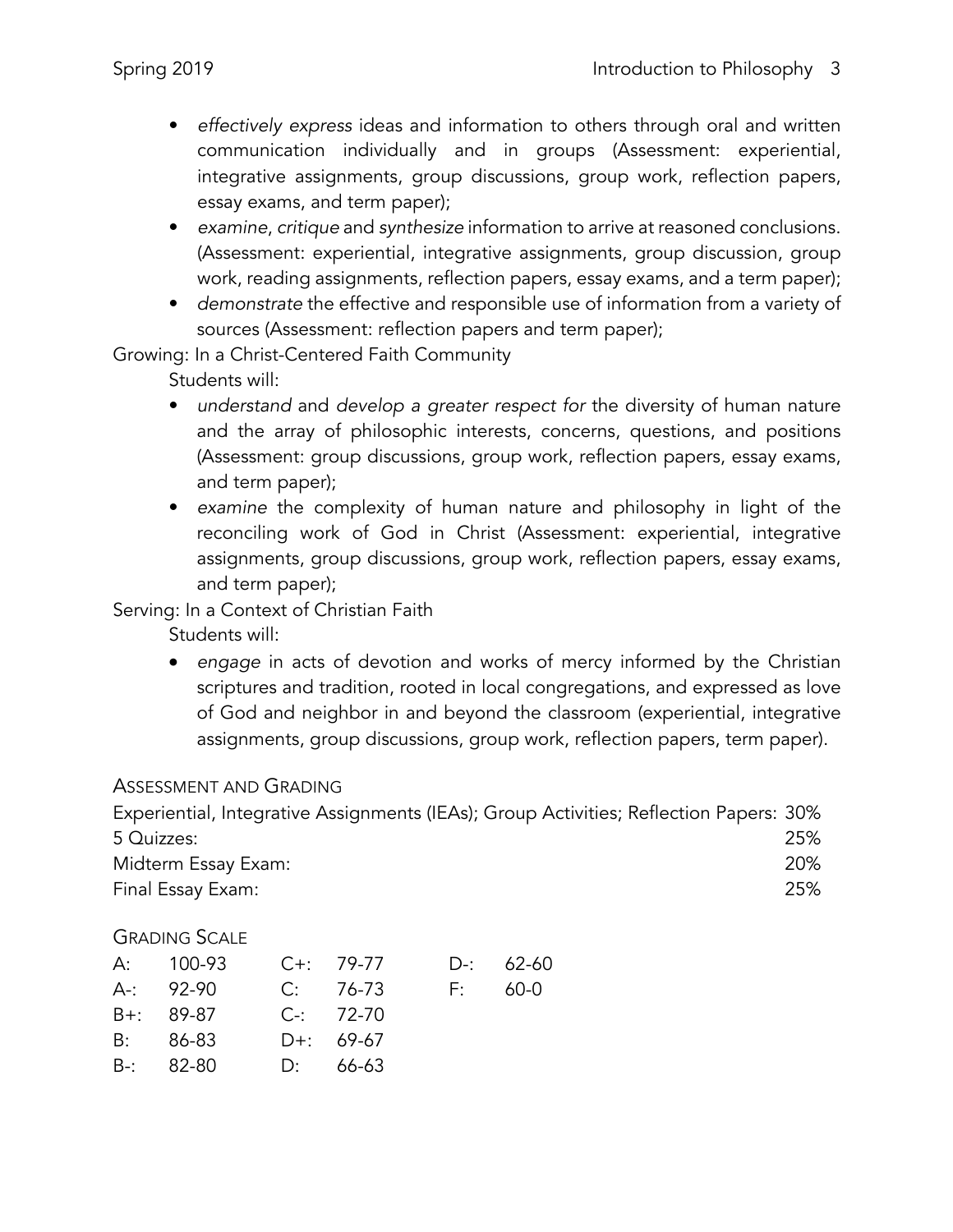### PAPER AND EXAM EXPECTATIONS

In reflection and term papers, students must adhere to the style, citation, and reference guidelines set out in the Chicago Manual of Style. Additionally, all papers must be double-spaced with 1-inch margins in 12-point Times New Roman font. Papers and exams will be graded for content, clarity, grammar, spelling, and formatting. The clear, accurate, and precise use of philosophic terms is especially important. In general, an A paper or exam will have proper spelling and grammar, be written clearly, exhibit a correct grasp of and serious engagement with the subject matter, and present the fruits of original philosophic inquiry.

### LATE ASSIGNMENTS AND INCOMPLETES

All assignments are to be submitted/turned in by the beginning of the class session for which they are due—including assignments posted on Canvas. Incompletes will only be assigned in extremely unusual circumstances.

### **TECHNOLOGY**

The use of electronic devices will not be permitted in class. Students are expected to bring a notebook, pen or pencil, and hard copies of the assigned texts to class. If a disability prevents a student from taking notes by hand, a note-taker may be provided by the Disability Resource Center (See "PLNU Accommodations Policy" below).

### FINAL EXAM POLICY

Successful completion of this class requires taking the final on its scheduled day. According to the Class Schedules site, the final for this course will be on May  $2<sup>nd</sup>$  from 1:30-4:00. No requests for early examinations or alternative days will be approved.

### PLNU COPYRIGHT POLICY

Point Loma Nazarene University, as a non-profit educational institution, is entitled by law to use materials protected by the US Copyright Act for classroom education. Any use of those materials outside the class may violate the law.

# PLNU ACADEMIC HONESTY POLICY

Students should demonstrate academic honesty by doing original work and by giving appropriate credit to the ideas of others. Academic dishonesty is the act of presenting information, ideas, and/or concepts as one's own when in reality they are the results of another person's creativity and effort. A faculty member who believes a situation involving academic dishonesty has been detected may assign a failing grade for that assignment or examination, or, depending on the seriousness of the offense, for the course. Faculty should follow and students may appeal using the procedure in the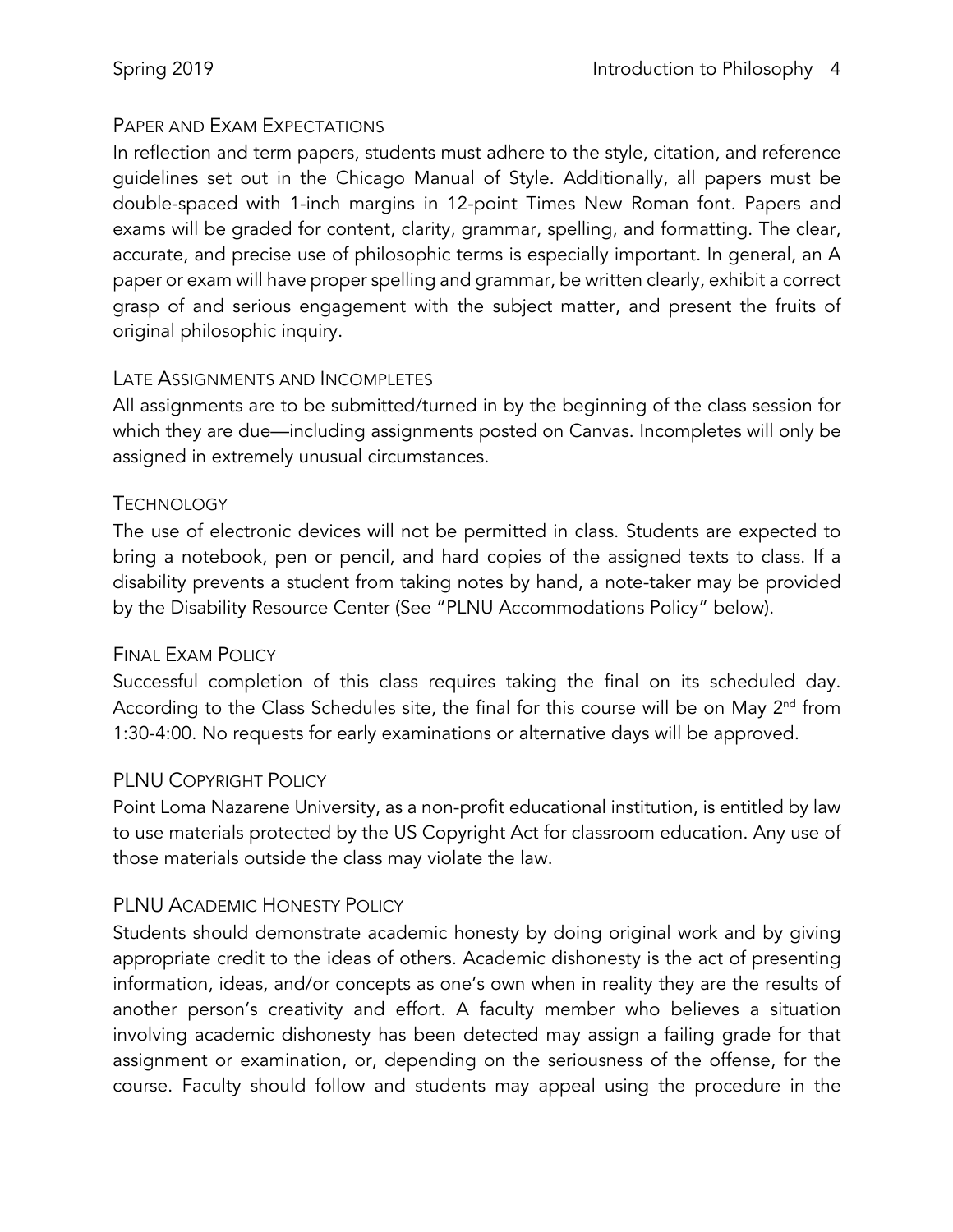university catalog. See Academic Policies for definitions of kinds of academic dishonesty and for further policy information.

### PLNU ACCOMMODATIONS POLICY

While all students are expected to meet the minimum standards for completion of this course as established by the instructor, students with disabilities may require academic adjustments, modifications or auxiliary aids/services. At Point Loma Nazarene University (PLNU), these students are requested to register with the Disability Resource Center (DRC), located in the Bond Academic Center. (DRC@pointloma.edu or 619-849-2486). The DRC's policies and procedures for assisting such students in the development of an appropriate academic adjustment plan (AP) allows PLNU to comply with Section 504 of the Rehabilitation Act and the Americans with Disabilities Act. Section 504 (a) prohibits discrimination against students with special needs and guarantees all qualified students equal access to and benefits of PLNU programs and activities. After the student files the required documentation, the DRC, in conjunction with the student, will develop an AP to meet that student's specific learning needs. The DRC will thereafter email the student's AP to all faculty who teach courses in which the student is enrolled each semester. The AP must be implemented in all such courses.

If students do not wish to avail themselves of some or all of the elements of their AP in a particular course, it is the responsibility of those students to notify their professor in that course. PLNU highly recommends that DRC students speak with their professors during the first two weeks of each semester about the applicability of their AP in that particular course and/or if they do not desire to take advantage of some or all of the elements of their AP in that course.

### PLNU ATTENDANCE AND PARTICIPATION POLICY

Regular and punctual attendance at all classes is considered essential to optimum academic achievement. If the student is absent from more than 10 percent of class meetings, the faculty member can file a written report which may result in de-enrollment. If the absences exceed 20 percent, the student may be de-enrolled without notice until the university drop date or, after that date, receive the appropriate grade for their work and participation. See Academic Policies in the Undergraduate Academic Catalog.

#### DIVERSITY STATEMENT

Point Loma Nazarene University is committed to diversity in the classroom, in its publications, and in its various organizations and components. Faculty and staff recognize that the diverse backgrounds and perspectives of their colleagues and students are best served through respect for gender, disability, age, socioeconomic status, ethnicity, race, culture, and other personal characteristics.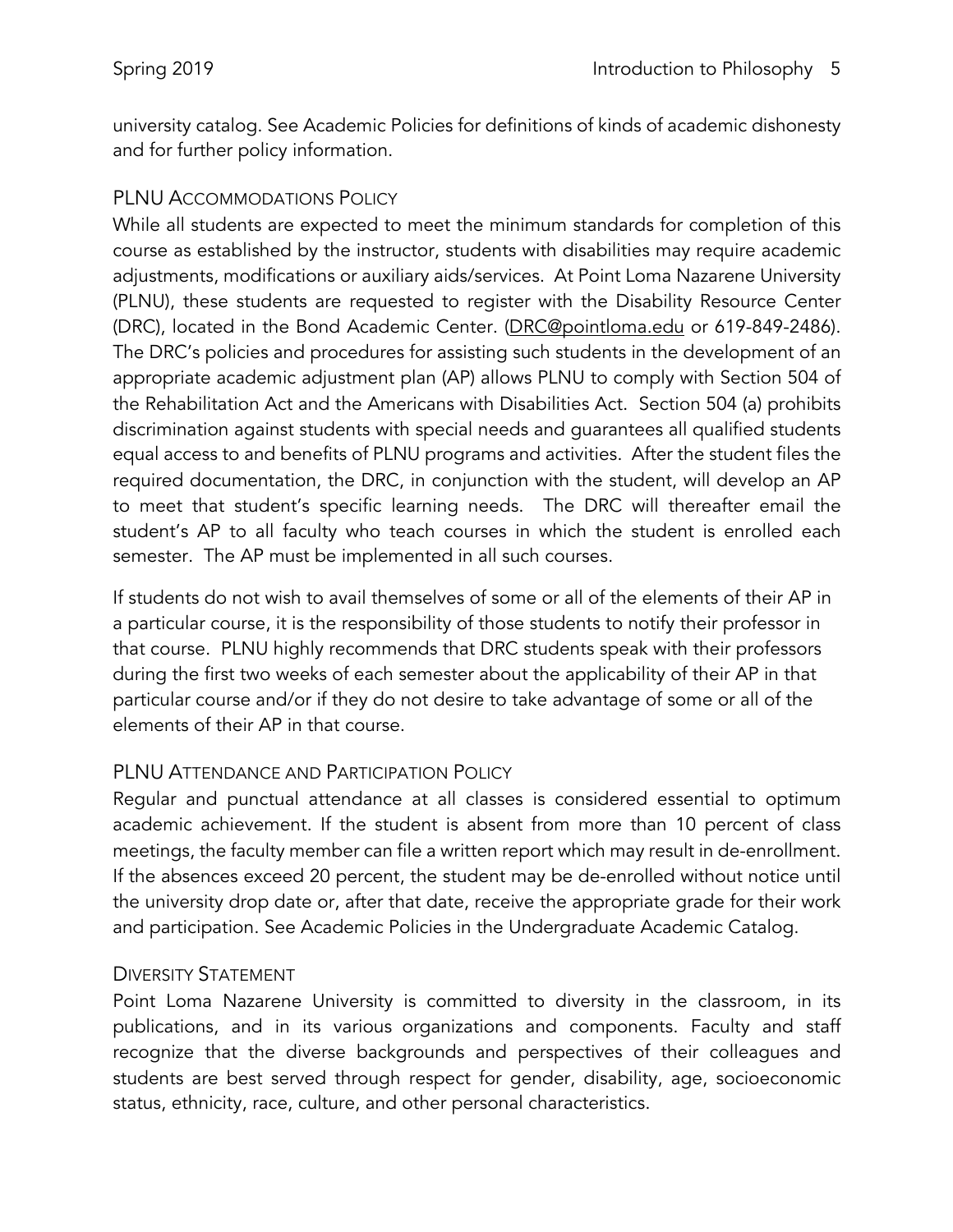### INCLUSIVE LANGUAGE STATEMENT

The School of Theology and Christian Ministries is committed to the equality of women and men. Recognizing that people often use language in ways that imply the exclusion or inferiority of women, the School strongly urges students to join faculty and staff in avoiding any sexist language in public discourse, in classroom discussions and in writing.

### **CALENDAR**

| January  | 10 | Introduction<br>Reflection Paper                                   |
|----------|----|--------------------------------------------------------------------|
|          | 15 | <b>Group Activity</b><br>The Presocratics                          |
|          | 17 | <b>IEA Report Due</b><br>Plato, Five Dialogues: Apology, pp. 22-44 |
|          | 22 | <b>Group Activity</b><br>Plato, Alcibiades 1 (Canvas)              |
|          | 24 | Quiz<br>Plato, Five Dialogues: Meno 80a-86c and 96d-98c            |
|          | 29 | Plato, Symposium (Canvas)                                          |
|          | 31 | <b>Group Activity</b><br>Plato, Five Dialogues: Phaedo 57a-88c     |
| February | 5  | <b>IEA Report Due</b><br>Plato, Five Dialogues: Phaedo 88c-118a    |
|          | 7  | Quiz<br>Plato, Republic (Canvas)                                   |
|          | 12 | Aristotle, Posterior Analytics (Canvas)                            |
|          | 14 | Aristotle, Physics (Canvas)                                        |
|          | 19 | <b>Group Activity</b><br>Aristotle, Metaphysics (Canvas)           |